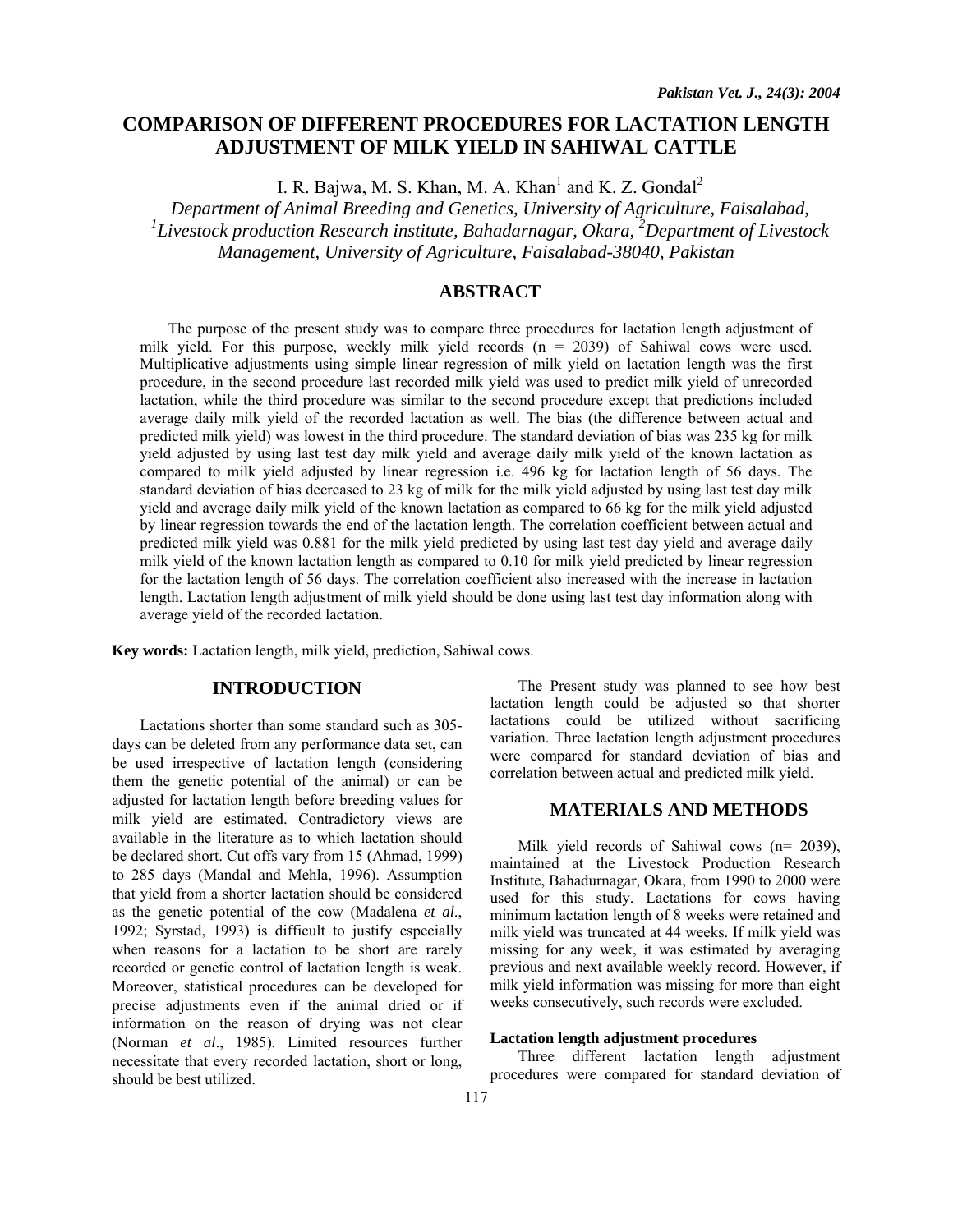bias and correlation between actual and predicted milk yield.

#### **Simple linear regression procedure**

In the first procedure, lactations shorter than 44 weeks were adjusted for milk yield by using a linear regression equation, as adopted by Talbott (1994). The regression equation was developed for predicting 308 day yield (kg) from lactation length (days). Multiplicative adjustment factors were then developed. Factor for a certain lactation length was calculated as a ratio of predicted milk yield at 308-days of lactation length and predicted milk yield at that lactation length (using the prediction equation). Lactations with lengths between 56 and 308 days were then adjusted by using these correction factors and 308-day adjusted lactation yield variable was named as MYLR.

#### **Adjustment by using last test day information**

In the second adjustment procedure, last test day milk yield information (last recorded milk yield available for any lactation) was used to predict future daily milk yield for unrecorded lactation period. All typical lactations of  $\geq$  308 days duration were used to develop these equations and for all lactation lengths (weeks) the 308-day milk yield was estimated as follows:

 $\hat{Y}_{308} = Y_t + \hat{Y}_f (308 - DIM)$ Where,

- $\hat{Y}_{308}$  Extended 308-day milk yield for lactation of any length
- $Y_t$  Total milk yield produced at the termination of lactation<br> $\hat{Y}_f$  Predicted daily milk yie
- Predicted daily milk yield for unknown part of lactation estimated as follows:
- $\hat{Y}_f = \alpha + \beta X_i$  Where,
	- $\hat{Y}_f$  Predicted future daily yield at any lactation length
	- α Intercept
	- β Regression coefficient
	- $X_i$  Available milk yield on the last test day at any lactation length
- DIM Days in milk.

 While regression equations were developed to predict future daily yield, lactation behavior was studied to see if lactations were normal (typical) or atypical, using gamma-type function (Wood, 1967). Lactations were declared atypical if there was a decline instead of an increase in milk yield after calving, or if there was an increase after the peak instead of a decline (Khan and Gondal, 1996). Only typical lactations were used to develop regression equations and the 308-day adjusted milk yield variable was named as MYLTD.

#### **Adjustment by using last test day information and average yield of recorded lactation**

To account for variation in the behaviour of lactation curves for low and high producing animals with a similar last test day yield, regression equation to predict future daily milk yield was modified. Future daily yield for the short lactations was not only predicted from the last test day yield available but average daily yield of the known part of the lactation was also utilized (Khan and Chaudhry, 2001). The regression equation was as follows:

$$
\hat{Y}_f = \alpha + \beta_1 X_{1i} + \beta_2 X_{2i}
$$
 Where

| ,,,,,,,                 |                                        |
|-------------------------|----------------------------------------|
| $\rm \hat{Y}_{\rm f}$   | Predicted future daily yield of any    |
|                         | lactation length                       |
| α                       | Intercept                              |
| $\beta_1$ and $\beta_2$ | Regression coefficients                |
| $X_{1i}$                | Available milk yield on the last test  |
|                         | day of any lactation length            |
| $X_{2i}$                | Average daily milk yield of known      |
|                         | part of the lactation at any lactation |
|                         | length                                 |
|                         |                                        |

The 308-day adjusted milk yield variable was named as MYLTAD

### **RESULTS AND DISCUSSION**

Actual milk yield of cows for the period under study was 1475 kg, with standard deviation of 651 kg. Out of 2039 lactation, only 30% had a standard lactation length, some 57% were shorter than 40 weeks while 20% lactations were shorter than six months. Average milk yield varied with lactation length. Lactation length averaged 247.6  $\pm$  66.7 days. Very short lactations (8-11 weeks) had average yield of 322 kg as compared with an average of 1999 kg when lactation length was 44 weeks. Standard deviation also increased with increase in milk yield, as expected.

There were 582 (28.5%) lactations which were atypical. Their distribution among different parities varied from 21% (Parity 7) to 34% (Parity 2). Out of 2039 lactations, 1153 belonged to first three parities having 350 (30%) atypical lactations. Of the total 582 atypical lactations, 350 in the first three parities represented 60% of atypical lactations. It is difficult to assign reasons for these lactations to be atypical because reasons were rarely recorded. Considering that such behaviour was due to some physiological or environmental factors such as disease, season and mistakes in recording, prediction equations were developed by using typical and complete (44 weeks) lactations only. Another reason for calculating atypical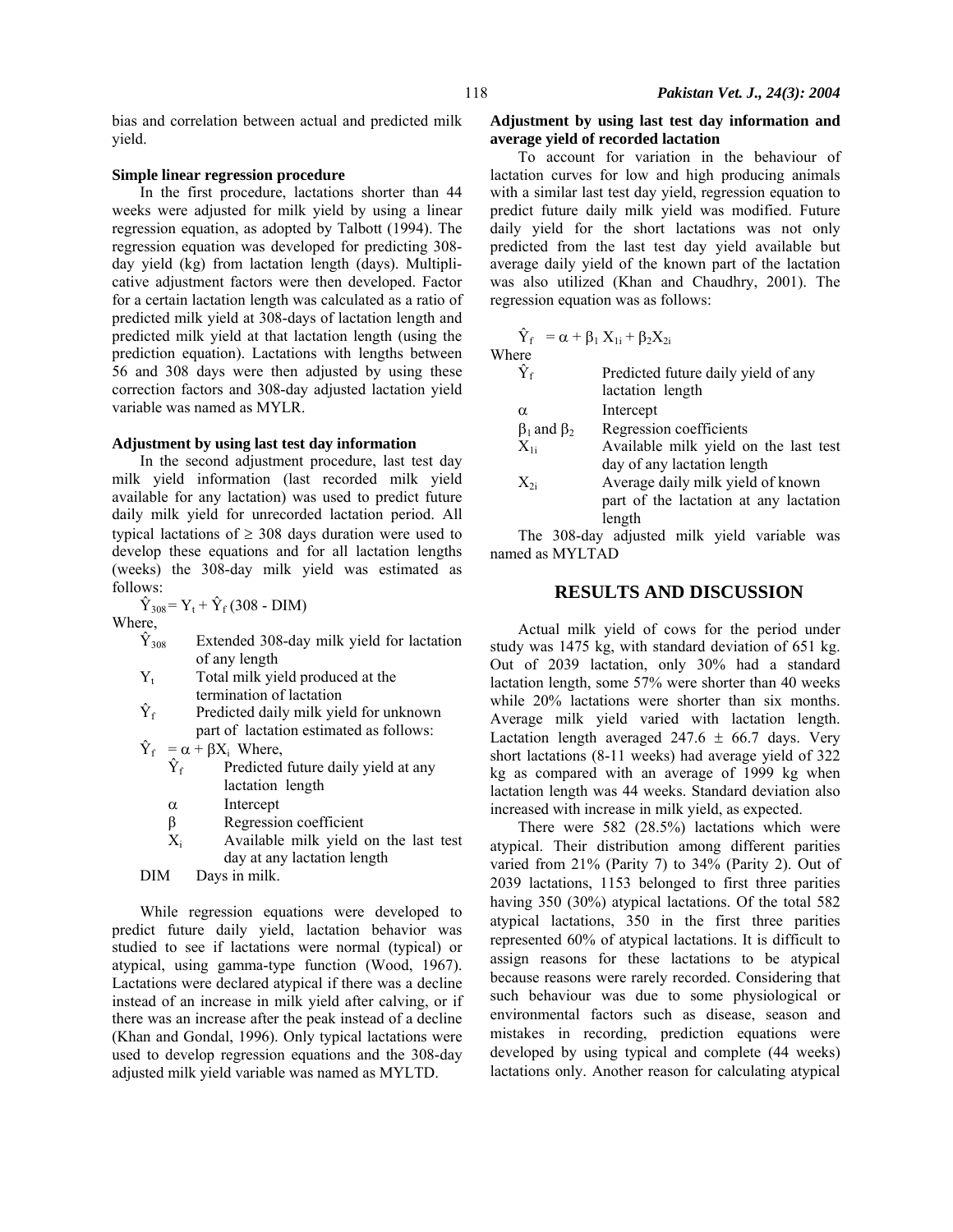lactations was the practical use of such equations in the future.

#### **Comparison of adjustment procedures**

The simple linear regression equation to predict 308-day yield from lactation length was as under:

Predicted milk yield (kg)

 $=$  - 384.36 litres + 7.57 x lactation length in days

Multiplicative adjustment factors were then developed to adjust yields to 308-days. Problems with the adjustment for lactation length using such linear regressions have previously been discussed (Khan, 1996). It is evident from this equation that for shorter lactation length the predicted milk yield was very low due to negative intercept and consequently the multiplicative adjustment factors were very high. The predicted milk yields were thus very unrealistic and were restricted to be 4000 kg at the maximum. The unrealistic linear increase in milk yield for longer lactations predicted very high yields and correction factors were small in magnitude, consequently underestimating the adjusted 308-day yield.

In the other two methods, intercept generally decreased as the lactation length increased, while regression coefficient of future daily yield on last test day yield increased. When average daily yield was

added as a predictor of the future daily yield, the extent of increase or decrease was comparatively less pronounced. Coefficient of determination  $(R^2)$  ranged from 30 to 65% and improved by about 8% when average daily yield of the recorded lactation was added as the predictor along with the last test day yield (Table 1). Unadjusted milk yield averaged  $1475 \pm 651$  kg, while milk yield adjusted to 308-days by linear regression procedure averaged  $1973 \pm 601$  kg. The adjusted milk yield by last test day procedure and last test day and average daily yield procedure averaged  $1709 \pm 496$  and  $1753 \pm 484$  kg, respectively. As discussed previously, the linear regression procedure over adjusted the shorter lactations. The variation of the adjusted yields was also inflated as indicated by the standard deviation of 606 kg. If adjusted yields in this procedure were not restricted to 4000 kg, inflation would have been much higher. The extended yields were higher than the actual yield due to a higher base (1475 vs 1709 to 1973 kg).

A more objective way to compare the three adjustment procedures was to calculate the correlation between actual and predicted milk yields (ractual & predicted) and to see how variance would change. The standard deviation of bias (SD of bias) was thus calculated, where bias was defined as difference between actual and predicted yield and these statistics are presented in Table 2. The difference between the two procedures

**Table 1: Regression equations to predict future daily yield from last test day milk yield and average daily milk yield for extending shorter lactations** 

|              |          | Parity 1, summer calvers        |           |            |          |                                 | Parity 1, winter calvers |            |  |  |
|--------------|----------|---------------------------------|-----------|------------|----------|---------------------------------|--------------------------|------------|--|--|
| <b>Weeks</b> | $\alpha$ | $\beta_1$                       | $\beta_2$ | $R^2(\% )$ | α        | $\beta_1$                       | $\beta_2$                | $R^2(\% )$ |  |  |
| 8            | 1.93     | 0.030                           | 0.590     | 0.575      | 2.58     | 0.282                           | 0.130                    | 0.544      |  |  |
| 16           | 1.81     | 0.286                           | 0.327     | 0.611      | 1.90     | 0.226                           | 0.247                    | 0.579      |  |  |
| 24           | 0.87     | 0.437                           | 0.321     | 0.678      | 1.72     | 0.240                           | 0.238                    | 0.587      |  |  |
| 32           | 1.01     | 0.318                           | 0.396     | 0.667      | 1.03     | 0.352                           | 0.257                    | 0.555      |  |  |
| 40           | 1.03     | 0.461                           | 0.256     | 0.609      | 0.75     | 0.496                           | 0.211                    | 0.514      |  |  |
|              |          | Parity $\geq$ 2, summer calvers |           |            |          | Parity $\geq$ 2, winter calvers |                          |            |  |  |
|              | $\alpha$ | $\beta_1$                       | $\beta_2$ | $R^2(\% )$ | $\alpha$ | $\beta_1$                       | $\beta_2$                | $R^2(\% )$ |  |  |
| 8            | 2.75     | 0.153                           | 0.335     | 0.578      | 2.37     | 0.219                           | 0.242                    | 0.632      |  |  |
| 16           | 2.23     | 0.255                           | 0.284     | 0.577      | 1.87     | 0.291                           | 0.186                    | 0.681      |  |  |
| 24           | 1.78     | 0.315                           | 0.267     | 0.631      | 1.28     | 0.246                           | 0.280                    | 0.669      |  |  |
| 30           | 1.60     | 0.265                           | 0.313     | 0.566      | 1.25     | 0.291                           | 0.251                    | 0.614      |  |  |
| 32           | 1.61     | 0.264                           | 0.308     | 0.547      | 1.11     | 0.347                           | 0.226                    | 0.610      |  |  |
| 40           | 1.60     | 0.481                           | 0.097     | 0.375      | 0.67     | 0.580                           | 0.128                    | 0.629      |  |  |

Intercept<br> Regression of future daily milk yield (kg) on last test day milk yield<br> Regression of future daily milk yield (kg) on to date average daily milk yield (kg) of recorded lactation